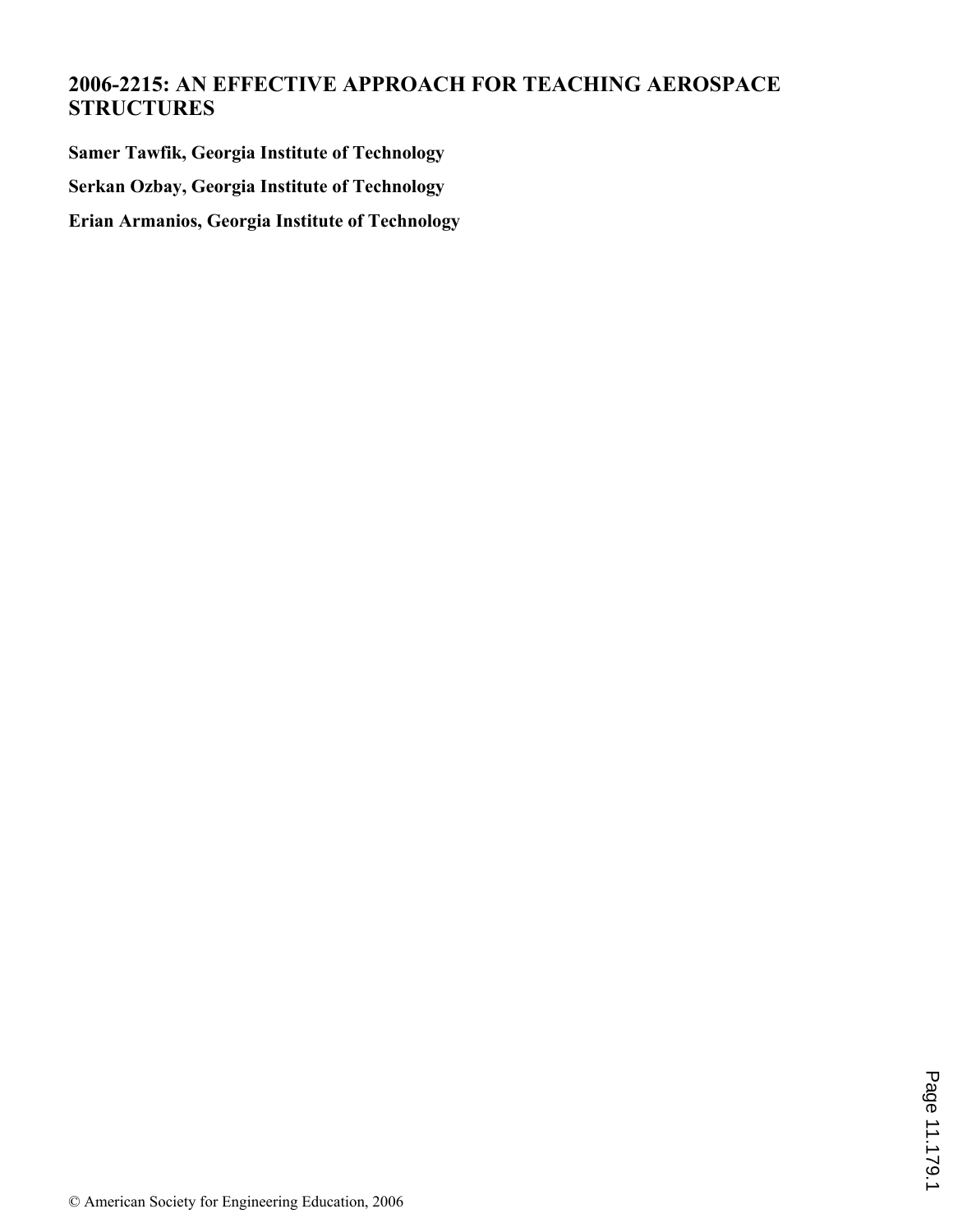## An Effective Approach for Teaching Aerospace Structures

### I- Abstract

 This paper discusses a method aiming at providing tailored education that would increase students understanding of the material and enhance their success. The method is being applied to COE 3001 (Mechanics of Deformable Bodies), the second structures course in Aerospace Engineering undergraduate program at the Georgia Institute of Technology. COE 2001 (Statics) is the first class in structures and introduces students to the elements of statics in two and three dimensions, free-body diagrams, distributed loads, centroids and friction. In COE 3001 the students are further exposed to stress and strain analysis applied to beams, vessels, pipes, and combined loading, stress and strain transformations, beam deflection as well as column buckling.

The method consists of weekly problem sessions, a test evaluation concept and a tailored workplan. The weekly problem sessions are conducted by teaching assistants. The students are given a chance to discuss with the TA a set of suggested textbook problems assigned by the instructor as well as any other recommended problems pertaining to the topics covered in the lectures. These include practical problems that are recommended by the instructor as bonus problems. The students are encouraged to submit their work on the suggested problems a few days after the problem sessions for evaluation by the TA. During this period the TA maintain an open-door policy where students can have one-on-one interaction.

The test evaluation concept provides a break down of the main elements relevant to the basic concepts in mechanics of deformable bodies such as free body diagrams, shear force bending moment diagrams or stress and strain transformations. These elements are used for an individual student evaluation. Based upon these evaluations a tailored work-plan consists of sets of problems are suggested to each student to address a weakness or deficiency in given fundamental concepts.

### II- Introduction

Spence<sup>1</sup> focused on showing the importance of preparing students for today's work world. One of the major skills students should have before getting a job is the ability for continuous learning. Such a skill can not be obtained through traditional methods of teaching; hence "learning" should be the ultimate goal. Its outcome will be a student who is well prepared to learn and think critically.

Marshall and Marshall<sup>2</sup> introduced five learning techniques, one of which is "Problem Based Learning". This technique also known as problem solving learning would help students to develop skills, such as: Critical thinking, and ability to analyze complex problems, Communication skills and ability to cooperate, Research, explore and evaluate resources and Continuous learning personality.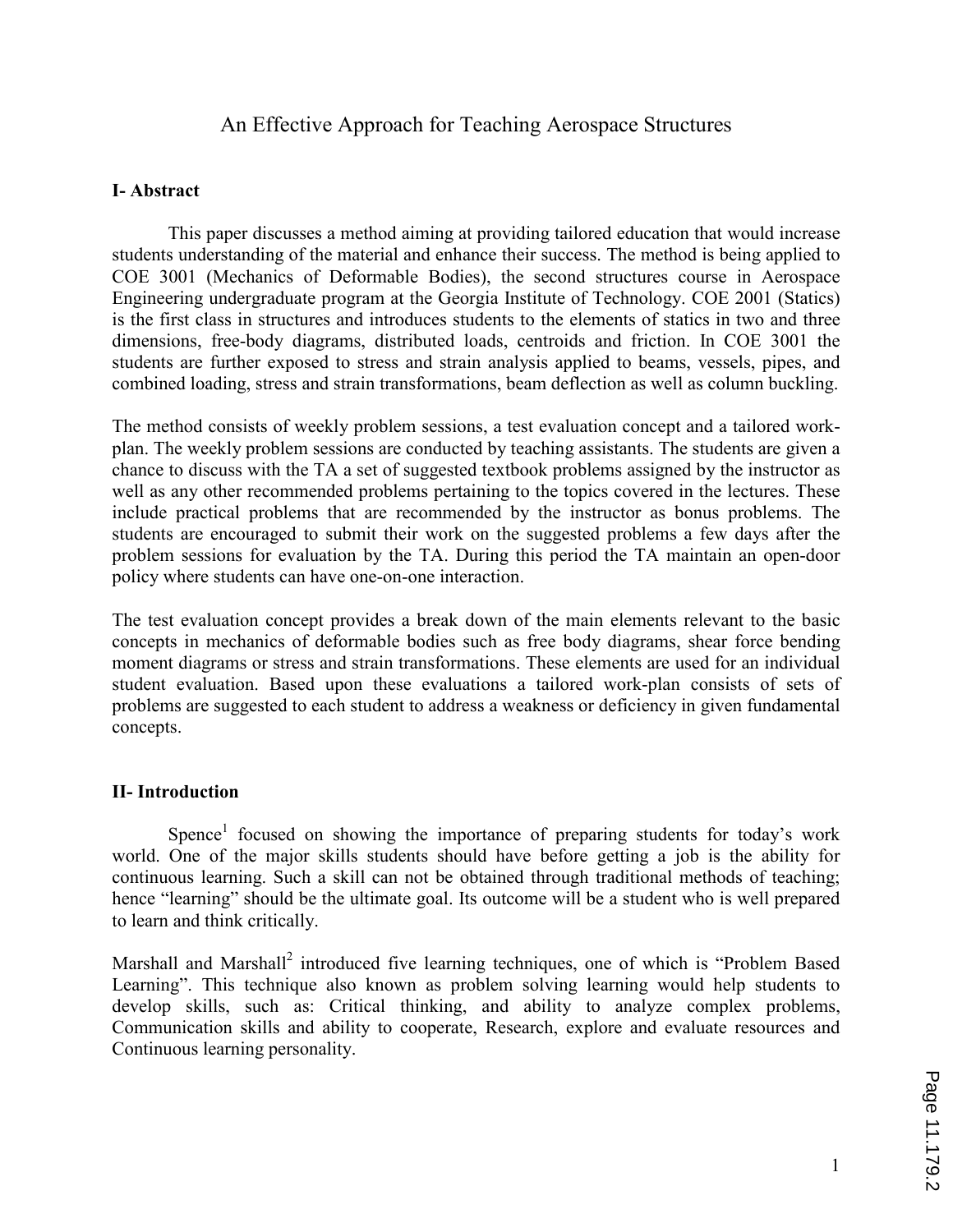A weekly problem session is designed to serve the purpose of "Problem Based Learning". Students discuss their ideas with each other and/or with the TAs. As a result a homework assignment is not a secluded responsibility anymore but a collective experience. The details of implementing this technique are presented in section 3.

Frequently instructors are faced with a student concerning "I didn't do well in the last midterm and I'm worried about my grades". In most cases, instructors can't help such a student even if they wanted; simply a student has to help himself/herself. Hence the following concept is implemented into teaching Aerospace Structures, "Test Evaluation Concept". There are many advantages to this concept for the instructor and the students:

- It allows the instructor to monitor students' progress throughout the class
- It provides a feedback through specific corrective actions so the focus switches to the remedy phase rather than a prolonged shortcoming phase
- It allows a "one on one" education environment between the instructor and each student.

This concept is a departure from traditional classroom teaching. Goankar<sup>3</sup> pointed out the importance of output feedback in order to enhance the teaching process. On top of returning a graded test to the students, they receive an evaluation of their effort. Their weaknesses are isolated and methods to remedy any deficiency are suggested.

### III- Problem-Based Learning, weekly problem session

Problem-based learning is applied in medical schools and forms a main learning strategy. Evenson and Hmelo $4$  underscore the vitality of such a strategy for medical students by instituting learning around a series of biomedical problems presented in small groups with the faculty functioning as "tutors or guides to learning".

Weekly problem sessions are designed to serve the purpose of problem based learning. These sessions are conducted by TAs functioning as guides to learning. During these sessions, students discuss and express their ideas concerning a set of suggested problems. Two main categories of problems are discussed in these weekly sessions assigned homework problems and extra credit or bonus problems. The instructor of the class designs problems in each category while the TAs are responsible for guiding the students through solution procedures, conclusions and practical application.

### A- Assigned homework problems

These are selected from the textbook with varying degrees of complexity. They include some simple problems to stress straightforward application of concepts or theories explained in lecture. More complex problems will require to be broken down into a set of simpler elements or tasks. Being exposed to such problems students build the ability to critical thinking.

Students are asked to present their suggestions and questions to solve each problem. The logic behind each suggestion and/or question is discussed by the TAs in a way that motivates the students to follow the same logic in solving a problem. Conclusions and interpretations of the results obtained for each problem are presented such that the objective of the problem becomes clearer.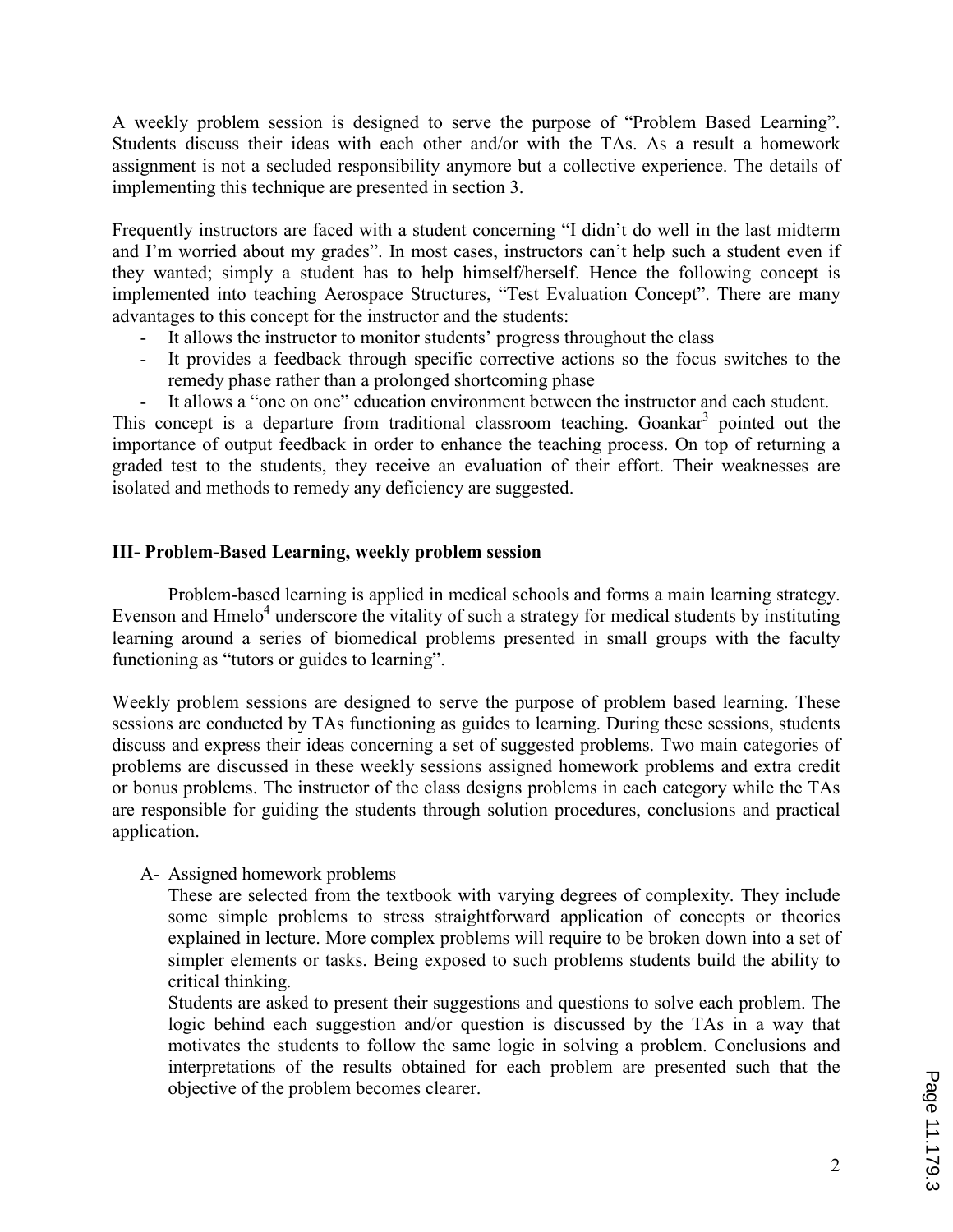B- Extra credit and/or bonus problems

These problems cover the practical aspect of applying the theory. Real life problems are discussed showing the application of the theory in the process of the design of an aircraft. Presentations by guest speakers from industry illustrate this category. An invited presentation<sup>5</sup> exposed students to a practical use of shear force and bending moment diagrams to demonstrate how the addition of pylon loads at span-wise stations helps relieve shear loading and bending moment in the wing. Students were asked to write a report following these presentations and encouraged to continue their inquiries through email questions to the presenter. One student conclusion to this presentation<sup>5</sup> seminar is representative of the gained benefits "Overall, this seminar was very interesting and definitely gave me a perspective on how structural analysis is used in the aerospace field. I was able to see how structural analysis fits in the big picture with other aspects of aerospace engineering (such as vehicle dynamics and aerodynamics), and I was also able to learn about work currently being performed and tools currently being used in the field. Attending Mr. Sharp's presentation was definitely a worthwhile experience for me"

In summary weekly problem sessions help students to

- a- Build the ability to analyze complex problems through mastering critical thinking
- b- Enhance communication skills and ability to cooperate
- c- Introduce excitement of research
- d- Adopt a continuous learning path

### IV- Test Evaluation Concept

Educational research shows that teaching in the form of lectures is no more than transmitting information. Shannon and Weaver's model of communication, shown in Figure 1, is often used to represent lecture halls teaching as an open loop system.



Figure 1- Shannon-Weaver's Communication Model

Goankar [3] suggested that Shannon and Weaver's model with added feedback can enhance the teaching-learning process. In terms of engineering system a portion of the output is fed back to the input as shown in Figure 2.



Figure 2- Engineering System Model with feedback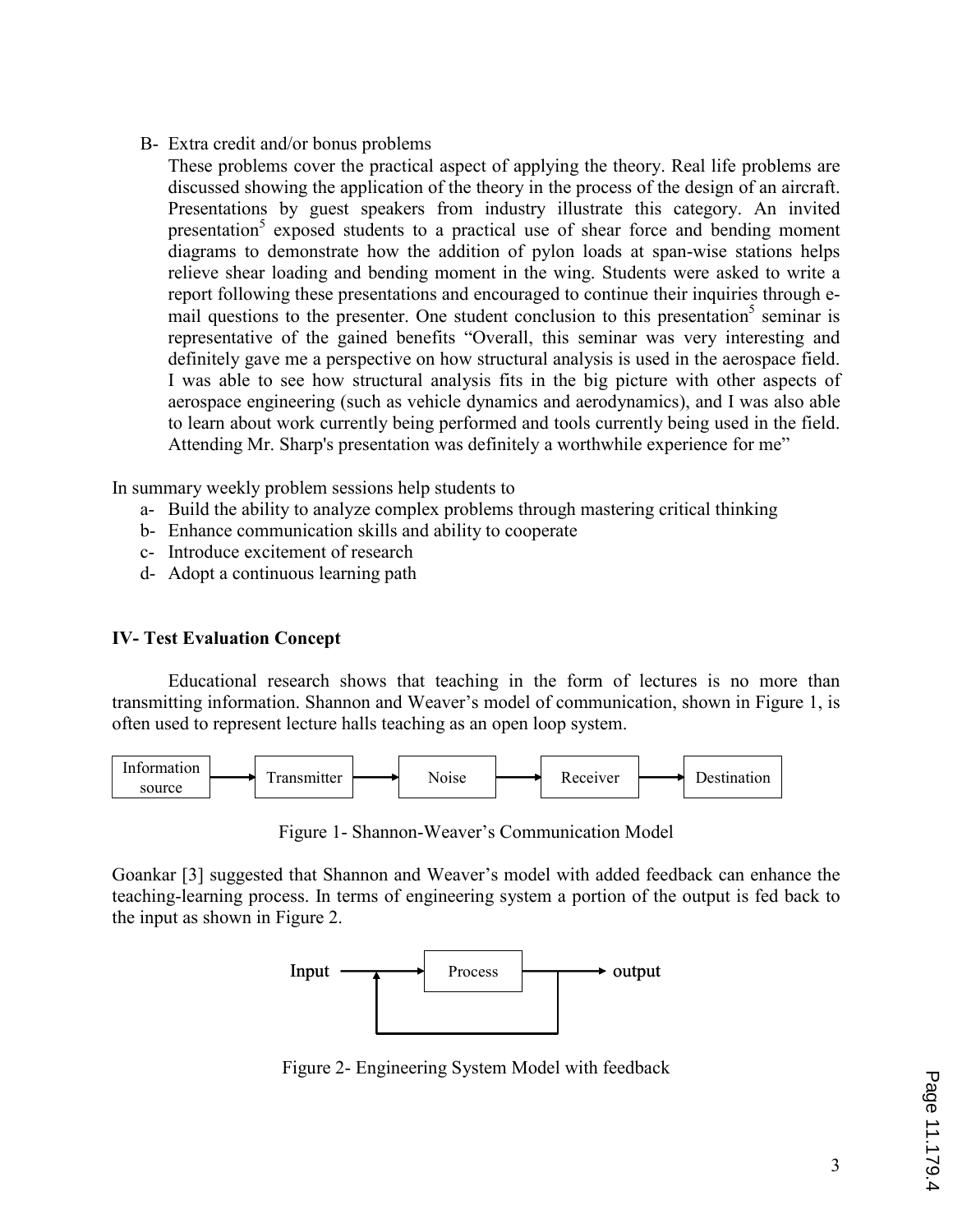A main difference between the engineering system model and the suggested modification of the Shannon-Weaver's Communication system lies within the nature of the feedback. In the engineering system model, the function of the feedback is to maintain the output of the system constant, i.e. establish equilibrium. While in the modified version of Shannon-Weaver's model the feedback is of a corrective nature and works continuously to increase the output.

Traditional methods used by instructors to obtain feedback include asking questions during lectures, assigning homework sets and utilizing quizzes and tests. Feedback in these cases works as a good indicator of students' progress but its goal in terms of a corrective action is not being completely utilized. Engineering systems in most cases make use of controllers in order to obtain higher output accuracy as seen in Figure 3. This in turn requires analyzing the feedback signal to make it more useful in providing a tuned output at higher precision.



Figure 3- Engineering System Model with controlled feedback

The Shannon-Weaver's communication model is now modified to include a controlled feedback signal. This controlled feedback signal is referred to in the present approach to teaching Aerospace Structures as "Test Evaluation Concept". It should be noted that the "Test Evaluation Concept" can be adapted to teaching any materials. This evaluation can be performed while grading each student paper by

- a- Breaking down a problem into a number of fundamental concepts being tested.
- b- Evaluating students' proficiency in determining each specified concepts tested in diverse configurations
- c- Providing a corrective action (through suggesting a set of principles review problems and examples from the textbook) to rectify any deficiency if needed

The "Test Evaluation Concept" will give feedback related to gained knowledge in lectures and weekly problem sessions. It also reflects each student understanding of basic and their progress throughout the class.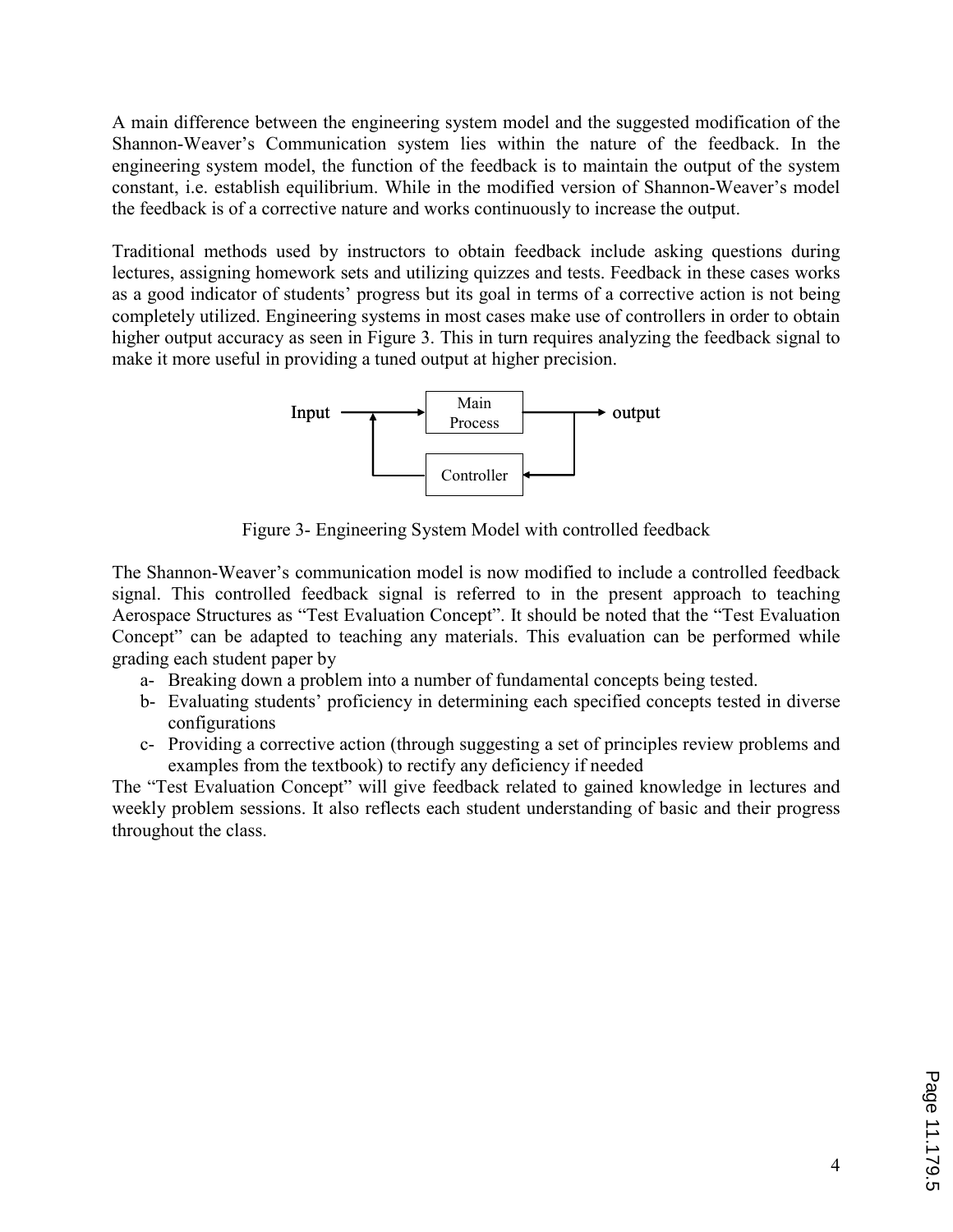An illustration of the evaluation concept is provided by one problem assigned in a midterm test and shown in Figure 4.

A beam with the T cross section is under a concentrated force and a uniformly distributed load as shown in figure, Determine

- Maximum axial stress in the cross-section and its location

- Maximum shear stress in the cross-section and its location

If a tensile force of 2 KN is applied at end 'B' of the beam, find the location of the "Neutral Axis" at section 'C'



Figure 4- Example problem

The evaluation sheet for this problem is shown in Figure 5. A copy of this sheet is attached to the student's solution while the original is kept by the instructor. The sheet consists of a table with a number of rows corresponding to the elements tested, the columns encompass credit allocated and received for each element, and an explanation (showing a reason of error if any). The instructor may also include an entry of required corrective actions to rectify any deficiency at the bottom of the table. Corrective action maybe in the form of assigned problems from the textbook specially selected to obtain rectification.

A copy of this evaluation sheet is given to students at the same time they receive their graded tests. Thus help some to switch their focus from disappointment over their shortcomings to remedy through working the corrective actions. As a follow-up students are encouraged to address the suggested corrective actions for a bonus.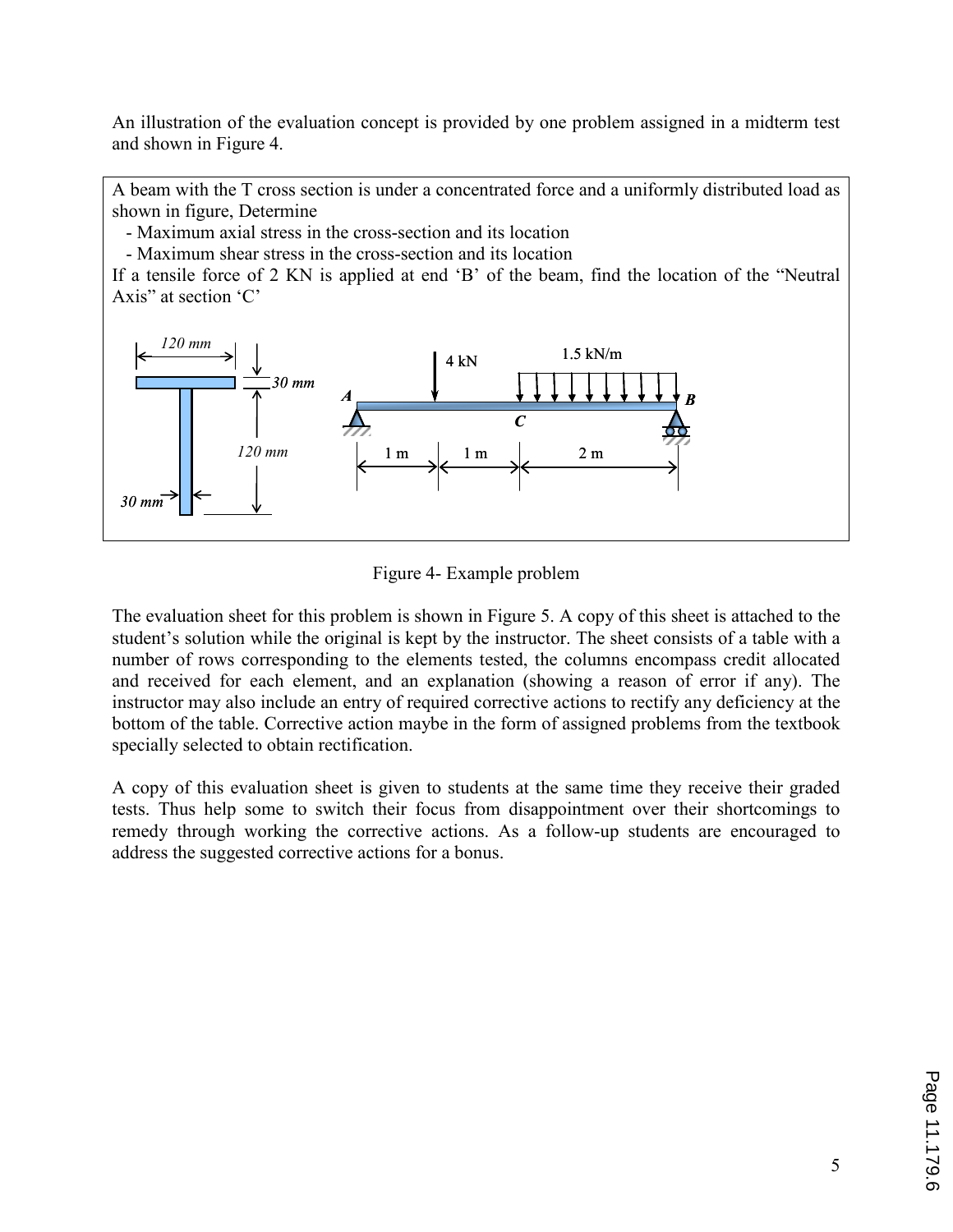|                |                           |           |                           | $\leq$<br>Name: $\therefore$ $\frac{1}{2}$ |
|----------------|---------------------------|-----------|---------------------------|--------------------------------------------|
|                | Item                      | Credit    |                           | Reason                                     |
|                |                           | Allocated | Received                  |                                            |
| $\mathbf{1}$   | Reactions                 | 5         | Ş.                        |                                            |
| $\overline{2}$ | <b>VMAX</b>               | 5         | 3.5                       | 7. Egns portly right.                      |
| 3              | $M_{MAX}$                 | 5         | .5.                       |                                            |
| $\overline{4}$ | Neutral Axis<br>YN.A.     | 5         | $\cdot$ (.).              | Didn't provide                             |
| 5              | I (parallel axis)         | 10        | $\cdot$ 5                 | No (1 axis theory used.                    |
| 6              | $\varrho$                 | 5         | $\ldots$ 2.               | WXOUS. FOUND.                              |
| $\overline{7}$ | $\sigma_{MAX}$ , location | 10        | $\cdot \cdot \mathcal{L}$ | Trust Equemmon Sola                        |
| 8              | $\tau_{MAX}$ , location   | 10        | .5.                       | Chat Equand unong Nembers.                 |
| 9              | New Neutral<br>Axis YNEW. | 5         | $\cdot$ C).               | Danit sohre.                               |
|                |                           | 60        | 23                        |                                            |

Figure 5- Filled evaluation sheet

The filled evaluation sheet shown in Figure 5 identified a number of deficiencies for this student, such as not being able to find correct shear force and bending moment distribution. The student failed to show understanding in regards to the Neutral Axis. A number of problems were assigned to this particular student as corrective actions. The student is encouraged to work on these problems and discuss them with the TAs during office hours.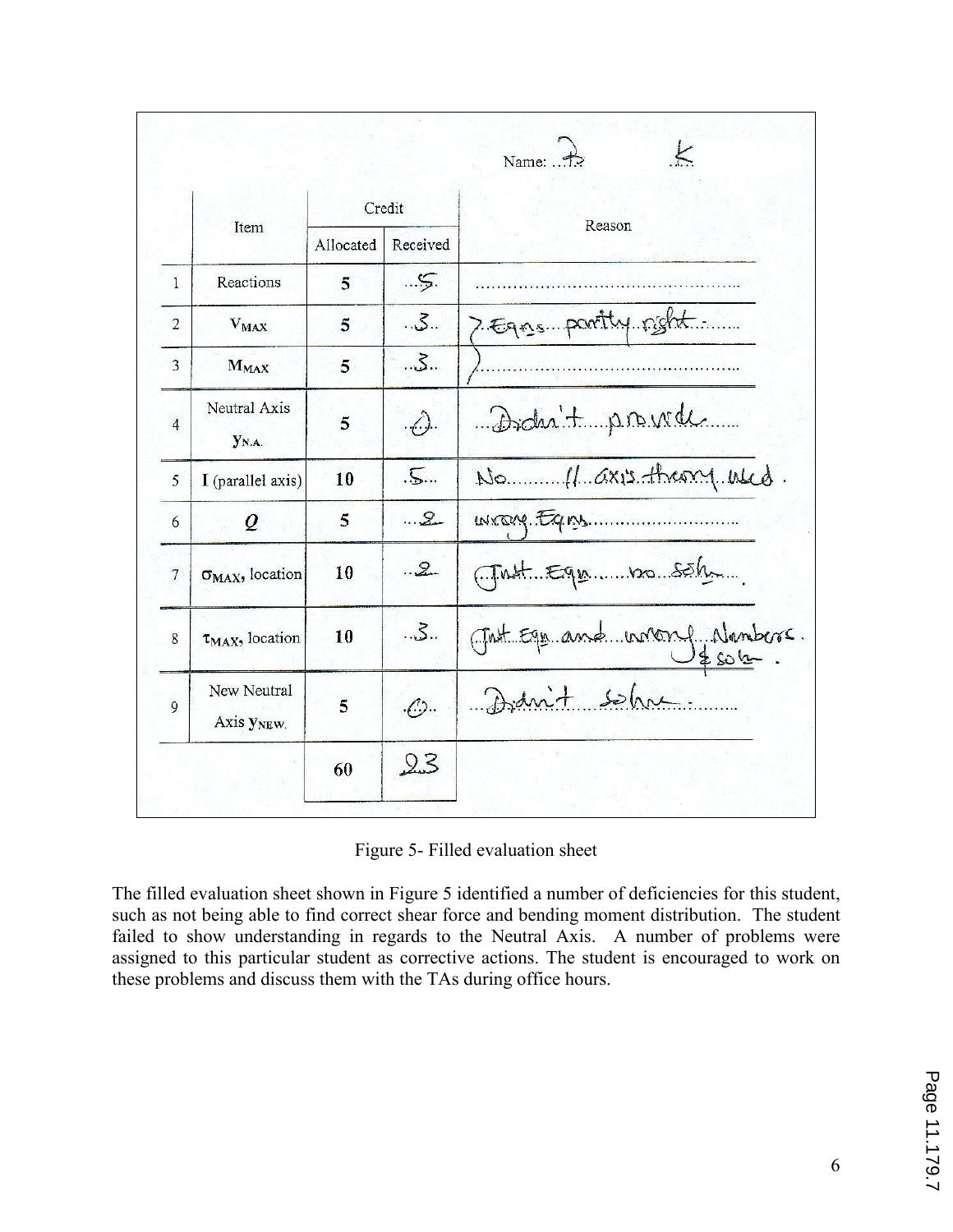Sample test statistical data are provided in Table 1. These statistical measures are incorporated into the instructor's lectures to address gaps in students understanding. Also included in the table a comparison of False/True type question as a measure of students mastery of the same fundamental concepts. Interestingly False/True questions underestimated student mastery (71.25% versus 76%) of shear force diagrams and overestimated bending moment diagram (61.2% versus 36%).

Table 1. Sample test statistical data

### Correct Responses based on write-in solutions to 3 problems

| Reactions                     | 40/66 or $61.0\%$ |
|-------------------------------|-------------------|
| <b>Shear Force Diagram</b>    | 50/66 or 76.0%    |
| <b>Bending Moment Diagram</b> | 24/66 or 36.0%    |
| Centroid                      | $41/66$ or 62.0%  |

### Comparison based on TRUE/FALSE questions

| Shear Force Diagram           |          |                     |
|-------------------------------|----------|---------------------|
| Problem 1:                    |          | 50/60 or 83.3%      |
| Problem 2:                    |          | $45/60$ or $75.0\%$ |
| Problem 3:                    |          | 34/60 or 56.6%      |
| Problem 4:                    |          | 42/60 or 70.0%      |
| Average                       | 71.25%   |                     |
| <b>Bending Moment Diagram</b> |          |                     |
| Problem 1:                    |          | $39/60$ or 65.0%    |
| Problem 2:                    |          | $33/60$ or 55.0%    |
| Problem 3:                    |          | $40/60$ or 66.6%    |
| Average                       | $62.2\%$ |                     |

Further analysis was carried out to study the efficiency of applying this concept and associated statistical data were obtained in a class of 40 students. A trend was observed regarding the class grade average throughout the entire semester. This trend is shown in Table 2 which expresses a general progress of students by looking at the class average. A similar trend was observed regarding the grades of individual students.

| <b>Test or Quiz</b> | Class Average |
|---------------------|---------------|
| First midterm       | 70.48         |
| Second midterm      | 79 98         |
| Third midterm       | 83.22         |
| Final               | 84 15         |